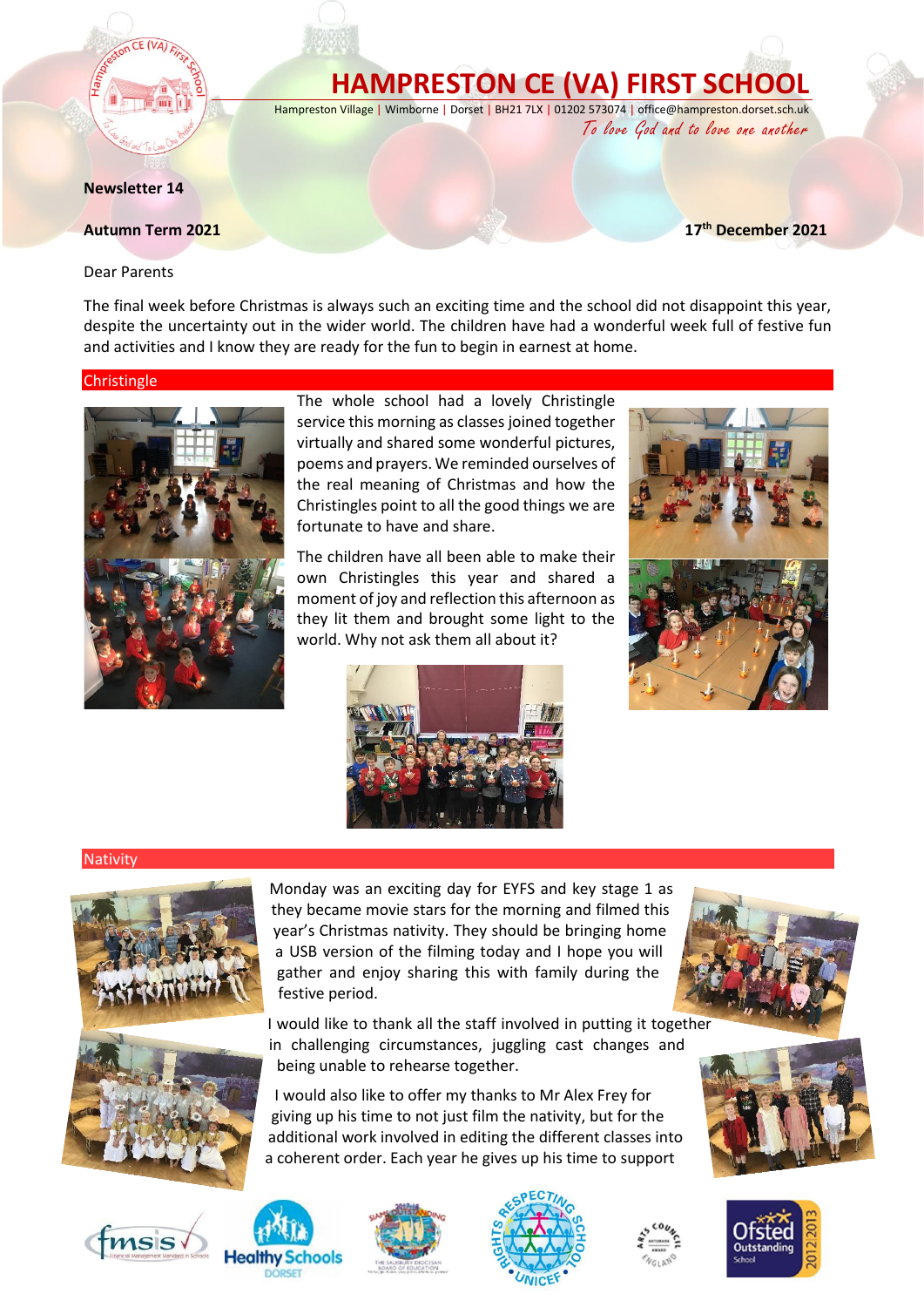the school, I'm sure you will agree that the final product is amazing!



# Carols by Candlelight

We finally managed to hold our Carols by Candlelight service this week and it was lovely to see so many joining us. The children sang wonderfully and, despite some early drizzle, the weather was kind enough to us. I'm sure those who joined us will agree that the sight of the key stage 2 children singing carols by the light of just their candles was magical and I hope it helped you feel that little bit more Christmassy!

## ASDA Foundation



Our brilliant PTA have secured a nomination as part of the ASDA Foundation Green Token Giving which went live this week. You can help to raise funds towards plans to redevelop the school library, creating a stunning new Reading Room, by visiting [www.asda.com/green-tokens](http://www.asda.com/green-tokens) and selecting Bournemouth from the dropdown box. Our local store will also be promoting this fantastic fundraising project in store, so if you happen to be passing, listen out for a mention!

Supporters can vote once every seven days, so please do return and revote in the following weeks. Voting is super-quick and simple, so please don't forget to vote!

First place in the voting will bring a £500 donation to the Friends as they continue to raise funds to support this exciting new project for summer 2022!

I know that the children – and the staff – are all ready for a good rest! It has been a busy and somewhat changeable term and I would like to thank you all for your ongoing support and encouragement throughout. I wish you all a very merry, peace-filled Christmas and a safe, joyous New Year.

Yours sincerely,

**Mr. T. Williams Headteacher**

To Love God and to Love one another